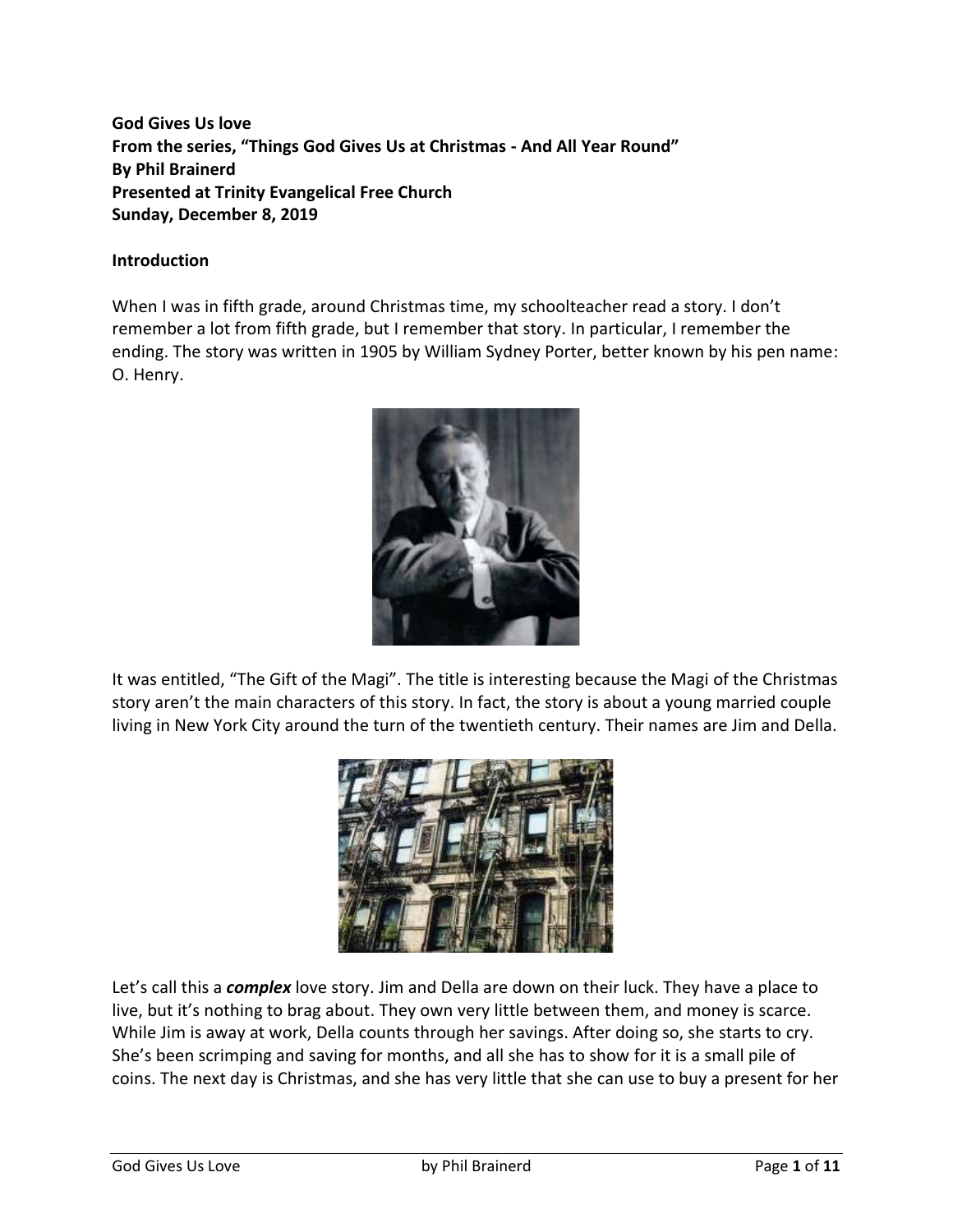husband. She had dreamed of buying him something fine, something rare. But that doesn't look like it's going to happen.

However, Della has an idea. She realizes that she has one thing she can sell. She has a head of long, beautiful hair. When she lets it down, it reaches her knees. It's thick and luxurious. Della throws on her old coat and runs out the door of her tenement apartment. She races to the store of a woman who makes wigs. There, Della lets down her hair. She is offered enough money to buy something very special for her husband. Della takes the offer, and little bit later, she has a lot less hair, but a lot more money. She's ready to shop.

After some looking, Della finds what she's looking for. Although this couple has very little, each has one special thing. Della had her hair. Jim has a very special watch. It was owned by his father, and his grandfather before that. Jim is very proud of that watch. There's something about a poor man owning one expensive thing that takes the edge off of living at the bottom of the economic ladder. Unfortunately, this very special watch was tied to an old piece of scrap leather. Della found a beautiful silver chain that would be the perfect complement to Jim's family heirloom watch. She buys the chain and heads home, ready to surprise her man.

Jim comes in the door right on schedule. He takes one look at his bride, who now have very little hair, and his face turns into a blank stare. Della asks him to forgive her for cutting off all her hair and shows him what she bought.

Jim's expression doesn't change. He pulls out a package that contains something he just bought.

Many times, he and Della would go for walks in the main part of town. Often, they passed a jewelry store. In the window were some beautiful combs made from tortoise shell with jewels on the rims. They were a perfect match for Della's beautiful hair. Della would always light up when she saw them. But, they were far too expensive for someone with Jim's meager salary. Jim would always watch with a heavy heart as Della gave a loving smile and then looked to the ground.

Jim had decided he wanted to buy something really special for Della this Christmas. But he didn't have any money, either. *So, he sold his watch.*

Here's why I remember the story. The story ends with two people who loved each other dearly. They loved each other so much, that they both gave up the most valuable things they had. But the result of their sacrifice were objects that now had little value.

Right about now, someone is saying, "Hey Pastor – this is the holiday season. You're supposed to tell happy stories! What is it with this 'complex' love story business?" I have to say, I thought something like that in fifth grade. As it turns out, there is more to the story that will give it a perfectly good ending. We'll get to that in a bit.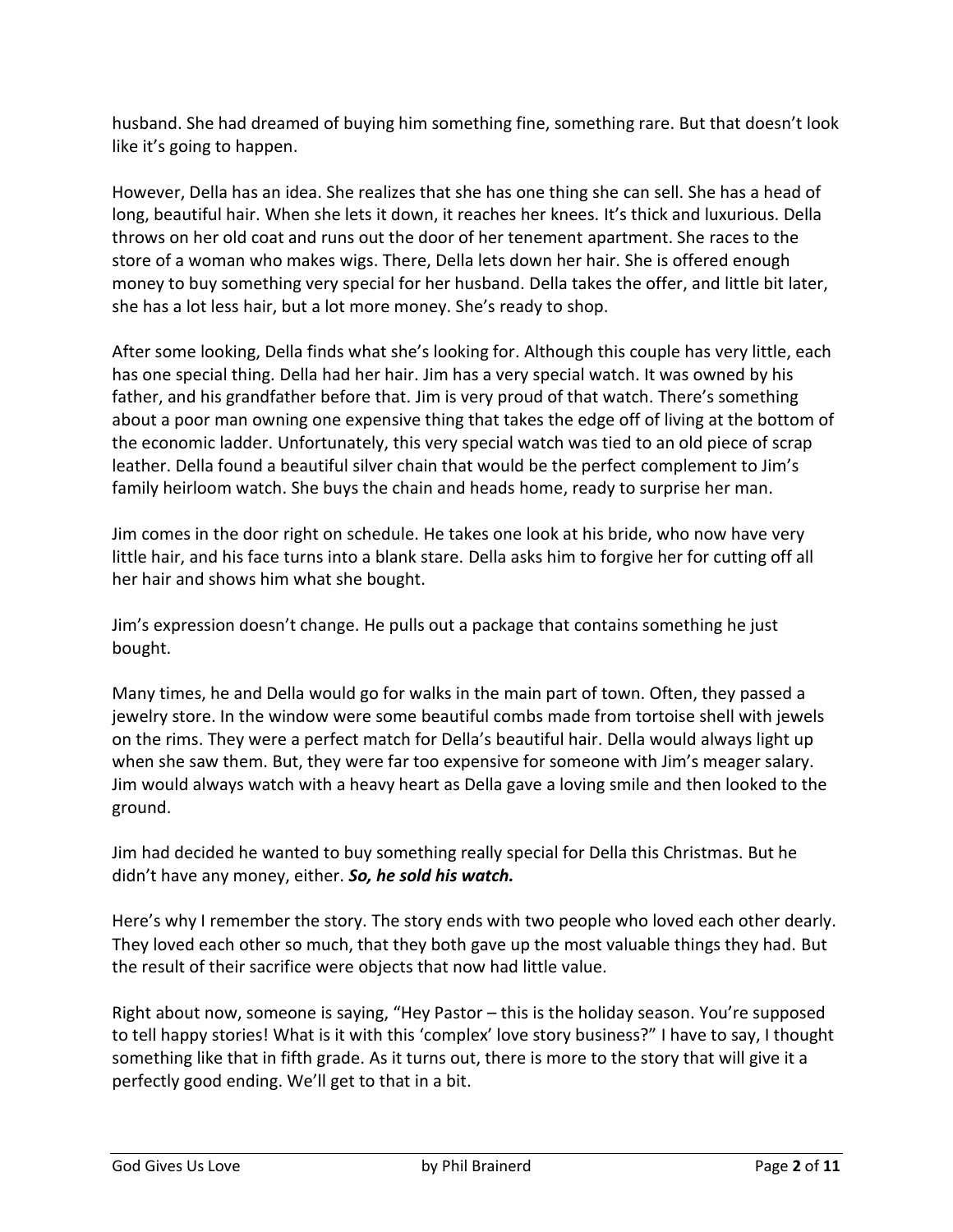A while back, I gave a talk on the complexity of God. God is complex. So, a complex love story works very well with him. We're in our holiday series: "Things God Gives Us at Christmas – And All Year Round". Today we're going to talk about the fact that "God Gives Us Love."

Last week, we talked about the fact that God gives us hope. We looked at two things during that presentation, and we're going to do something similar today. We need to discuss:

I. The meaning of the word 'Love', and

II. What is the source of love?

Let's get to it.

## **I. The Meaning of the Word 'Love'**

Last time, when we spoke about hope, we talked about the way people use the word and the way that God uses the word. Let's use that as an example today.

When people use the word 'hope', they're talking about something they'd like to see. When you watch a sporting event, you want your team to win. So, you say, "I hope my team wins". But, your team may not win. There are two or more possibilities, and one of them would make you happy. That's earthly hope.

We learned last time that, when the Bible uses the word "hope", it's more like the word "assurance". When we place our hope in God, we know that what he says will happen. So, people use the word "hope" to say, "maybe". God uses the word "hope" to say, "certainly".

In a similar way, people use the word "love" differently than the way the Bible uses it. People use the word 'love' for all kinds of things. If you really like ice cream, then you say, "I love ice cream". This little guy certainly does.



We have more lofty uses for the word 'love', and we often use them. Poets talk about it. Singers sing about it. But in the end, love can mean a lot of different things. Because of this, when I talk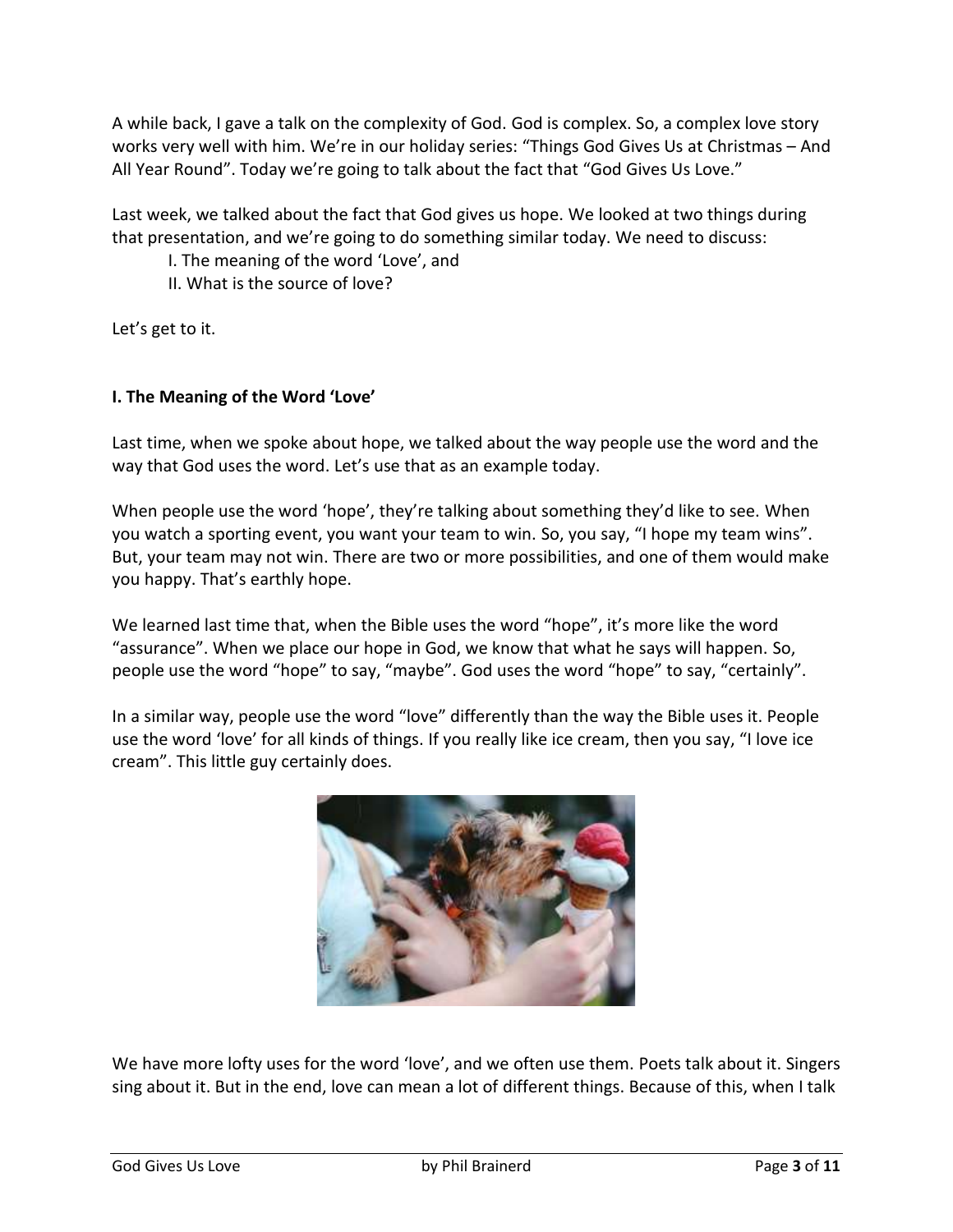about God's love, I often suggest that we need to upgrade the word. A better word would be, "cherish". So, instead of saying "God loves you", we're saying, "God cherishes you".

In order to understand why this is true, we need to move on to the second point.

# **II. What is the source of love?**

Again, recall from our last session: There's a reason why people use the word "hope" differently than the way God uses it. It's the source of hope. If your hope is in humans, then hope is random. When you hope your team wins, your team is made up of humans. So, they might win, or they might not win.

So, we have an important principle:

## *If you place your hope in random, limited things, your hope is random and limited.*

We learned last week that hope in God is very different.

For I know the plans I have for you," declares the Lord, "plans to prosper you and not to harm you, plans to give you hope and a future. (Jeremiah 29:11)

When God uses the word "hope", it's associated with his plan. He is sovereign; that means he's in total control of his universe. Because he is in total control, his plans can not fail. So, when God uses the word "hope", it would better be stated as "assurance", or "certainty", or "confident expectation".

It's the same with love. The love of people, who are limited, and the love of God are very different things.

Let's consider the story we started off with today. To be fair to the story, here's how the author closes – He says we have two young people who love each other so much, they're willing to give the most valuable things they own. Now they know it. So, the author says, they have something much more important than the things they gave up.

This is an idealistic author writing about idealistic people. To those who live in the real world, let me ask a question: *Is this how it works out all the time?* Or, even most of the time?

Now, one of the wonderful things about life is the fact that many people have seen a moment; a glimmering moment, of what it's like to want to give anything for someone you love. *It's just that it doesn't last forever.* Sometimes, sadly, it doesn't even last very long.

I heard psychologist James Dobson talk about this once. One day some time after the wedding, the wife comes home on a Saturday afternoon. Her man is asleep on the sofa. He has some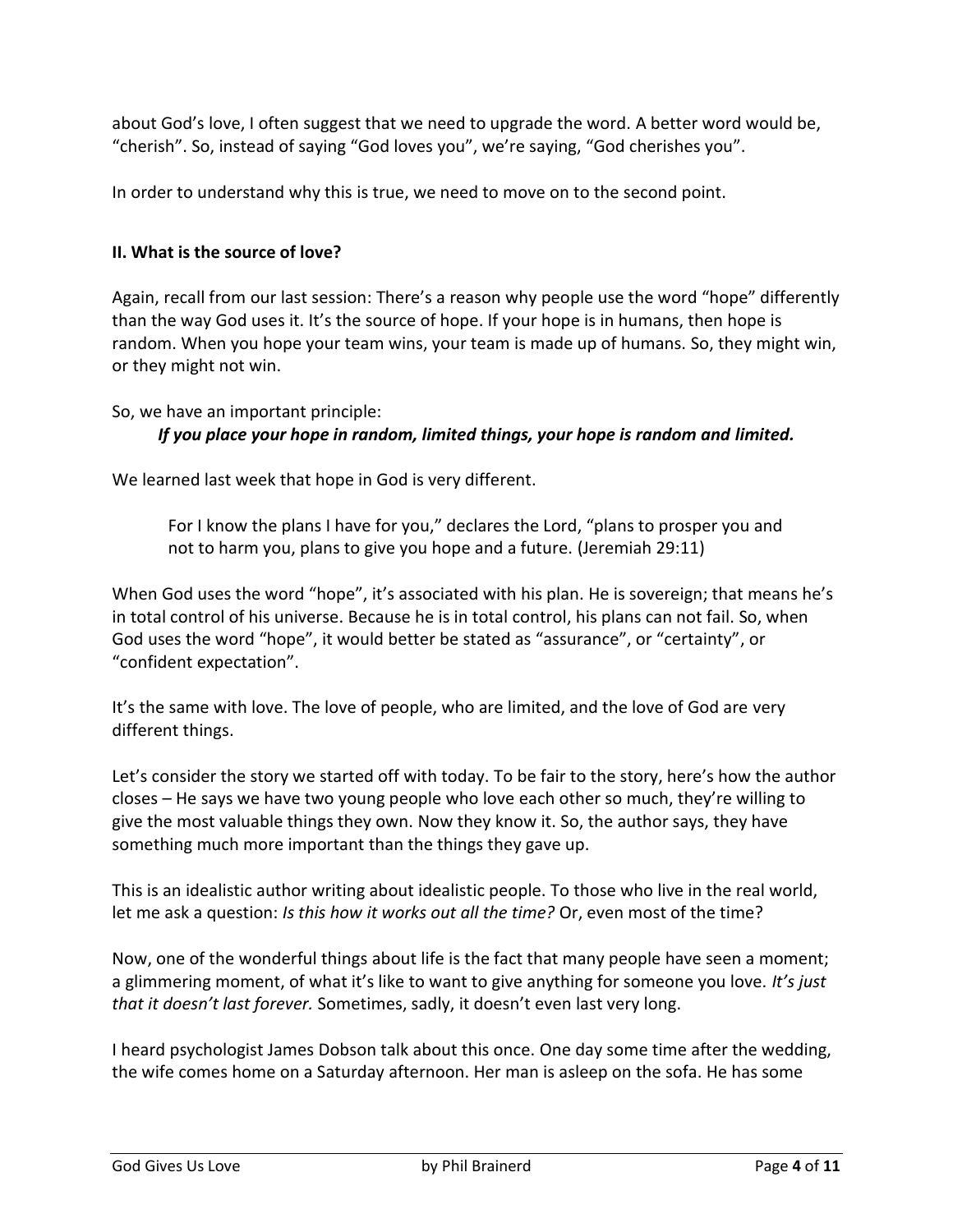drool coming out of the corner of his mouth. He's snoring – loudly. At that moment, something changes.

Sometimes the man comes home and finds his wife with no make-up. She hasn't done her hair. She's wearing an "around-the-house" outfit, not the stylish things she wore when they were dating. She's put on a few pounds. At that moment, something changes.

Now, many times, God is gracious to people. At times like this, their love merely changes. They still love each other despite the fact some that some circumstances of their marriage have changed. Their love is just different.

At other times though, well, the divorce courts are full of the other times.

Or maybe people just live what writer Henry David Thoreau called "…lives of quiet desperation." For these people worldly love is like the daisy: "He loves me, he loves me not".



Sometimes, people rationalize this. I heard a man speak about this once. He said, "Would anybody really want to go through their entire lives up on a mountaintop where every minute goes to thinking about someone else? Would anybody want to live their entire life with the level of energy and emotion that comes with young love?" That's how a limited human being thinks. And, for us mortal humans who live on the earth, maybe there's something to that.

But…

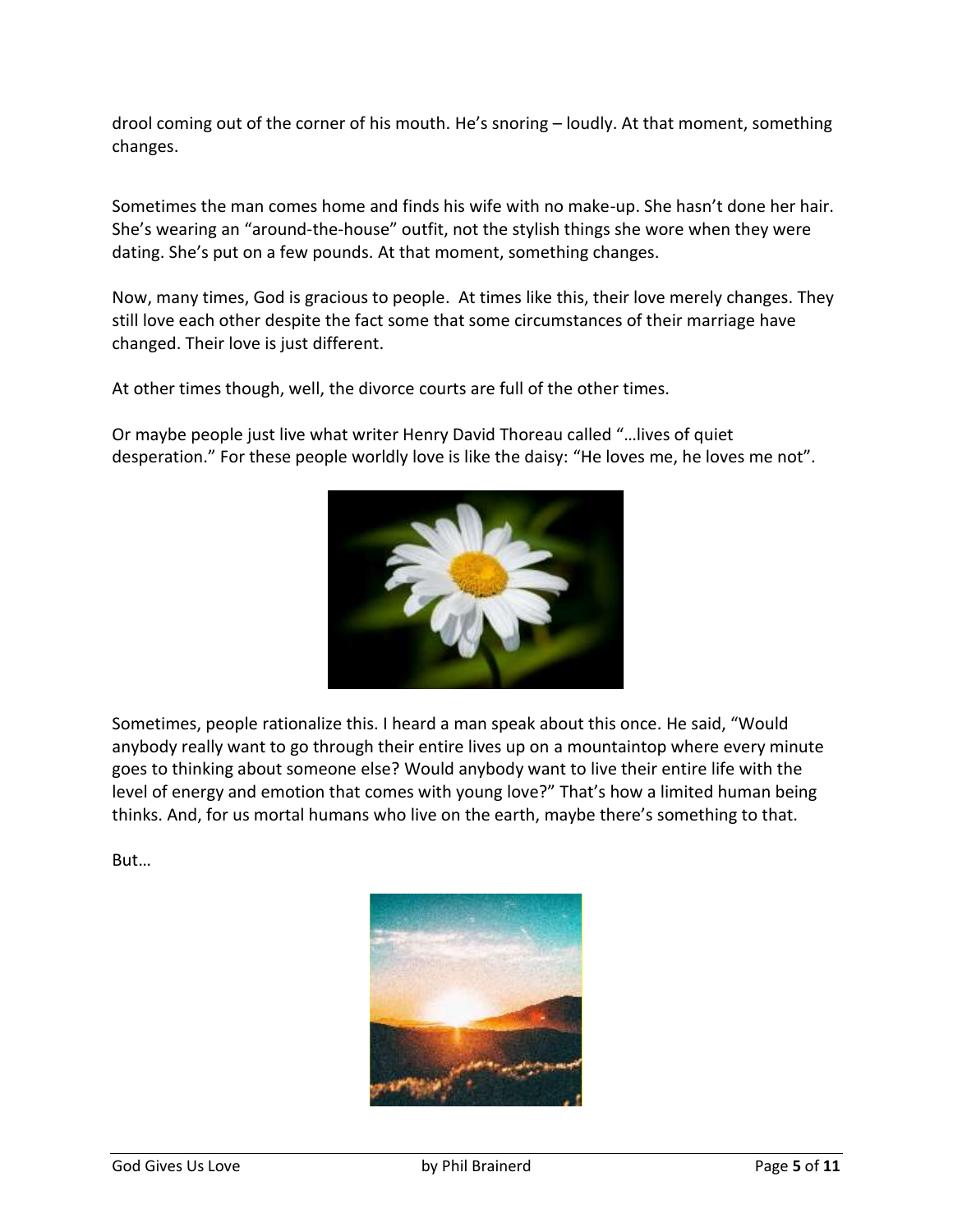What if there is someone in the universe who loves you dearly. Human words can not express the love that he has for you. I've suggested the word "cherish", but that doesn't even come close. Whatever you imagine love should be - passionate, caring, giving - Whatever you think love should be, you can multiple that times a thousand (just to start).

This love is unchanging, because its source is unchanging. And this love is eternal, because its source is eternal. This love is unlimited, because the source of this love is infinite.

This love comes from God.

There is a verse of Scripture that is commonly known among followers of Jesus. It's so commonly quoted that I must be careful citing it for fear it might be over-used. Here it is:

For God so loved the world that he gave his one and only Son, that whoever believes in him shall not perish but have eternal life. (John 3:16)

Why is this one of the most well-known sentences in the Bible? For lots of reasons. One is that it tells us the source of the love we long for. "For *God* so loved the world". We're not talking about human love. We're talking about God's love.

### *This is the love that God offers us at Christmas, and all year round.*

This love is so vast that I could spend months talking about it. Let's limit our conversation today to the fact that God gave us his Son, Jesus Christ.

Why did he do that? And why is this so important at Christmas?

We have a terrible problem. Someday, we all perish. We all die. Death is the greatest enemy that any human faces. We face death because of something called sin.

For the wages of sin is death… (Romans 6:23)

Because God loves you, because he cherishes you, he doesn't want you to die in your sins. Instead, he wants you to have eternal life. This is why it's so important that we're dealing with God here.

Every now and then, I pull out fives sentences that help us to face challenges.

- God is First.
- God is in control.
- God knows what he's doing.
- God is good.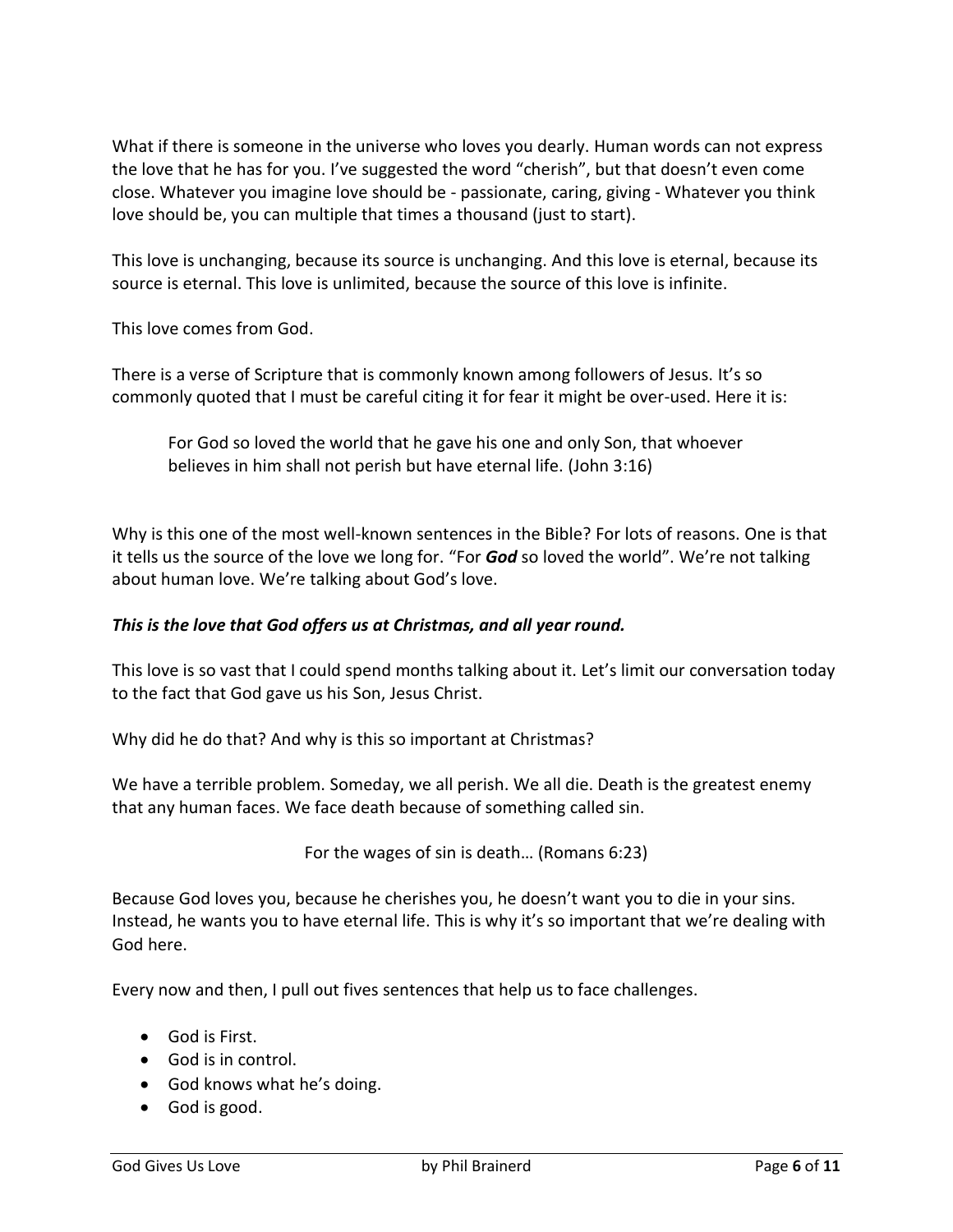• God cherishes me.

Let's see how those statements fit in with our discussion today.

#### **God is First**

Imagine that a man has been found guilty of a terrible crime, and he's sentenced to prison. But, there's good news! There are some other inmates who really like him. Sadly, that's no help, because those other inmates are guilty, too. They have no authority to let anyone out.

Here's what the Bible says about Jesus Christ. He appeared to the apostle John, and John wrote about what he saw in the book of Revelation.

...I am the First and the Last. I am the Living One; I was dead, and now look, I am alive for ever and ever! And I hold the keys of death and Hades. (Rev 1:17b-18)

Jesus has the keys to death. Because he is first, he has the authority to release you from the penalty of your sin.

#### **God is in Control**

Next, God is sovereign; he's in total control of his universe.

Let's look again at the man in our previous example. He's accused of murder. There are a dozen witnesses. There's DNA evidence. He's found guilty and sentenced to death. I've seen something in these cases, more than once. Maybe you've seen it on TV? It's the night of the execution. There's a crowd outside the prison. There are protesters and advocates for the man who is about to be executed. The press interviews all kinds of people.

One of the people in the crowd is the prisoner's mother. The reporter asks, "Do you have anything to say?" She replies with tears: "Don't kill my boy. He's a good boy. He's innocent".

People who know the case can see that this woman is grieving. She's crying. She's begging. Her love for her son has blinded her to the obvious. Her son is guilty, and she has no power to do anything about his fate.

What would it be like to face execution, and to have someone love you dearly, *but they have no power to help?*

Here's what God gives to us: Paul discusses it in the opening of his letter to the Romans:

Paul, a servant of Christ Jesus, called to be an apostle, set apart for the gospel of God, which he promised beforehand through his prophets in the holy Scriptures, concerning his Son, who was descended from David according to the flesh and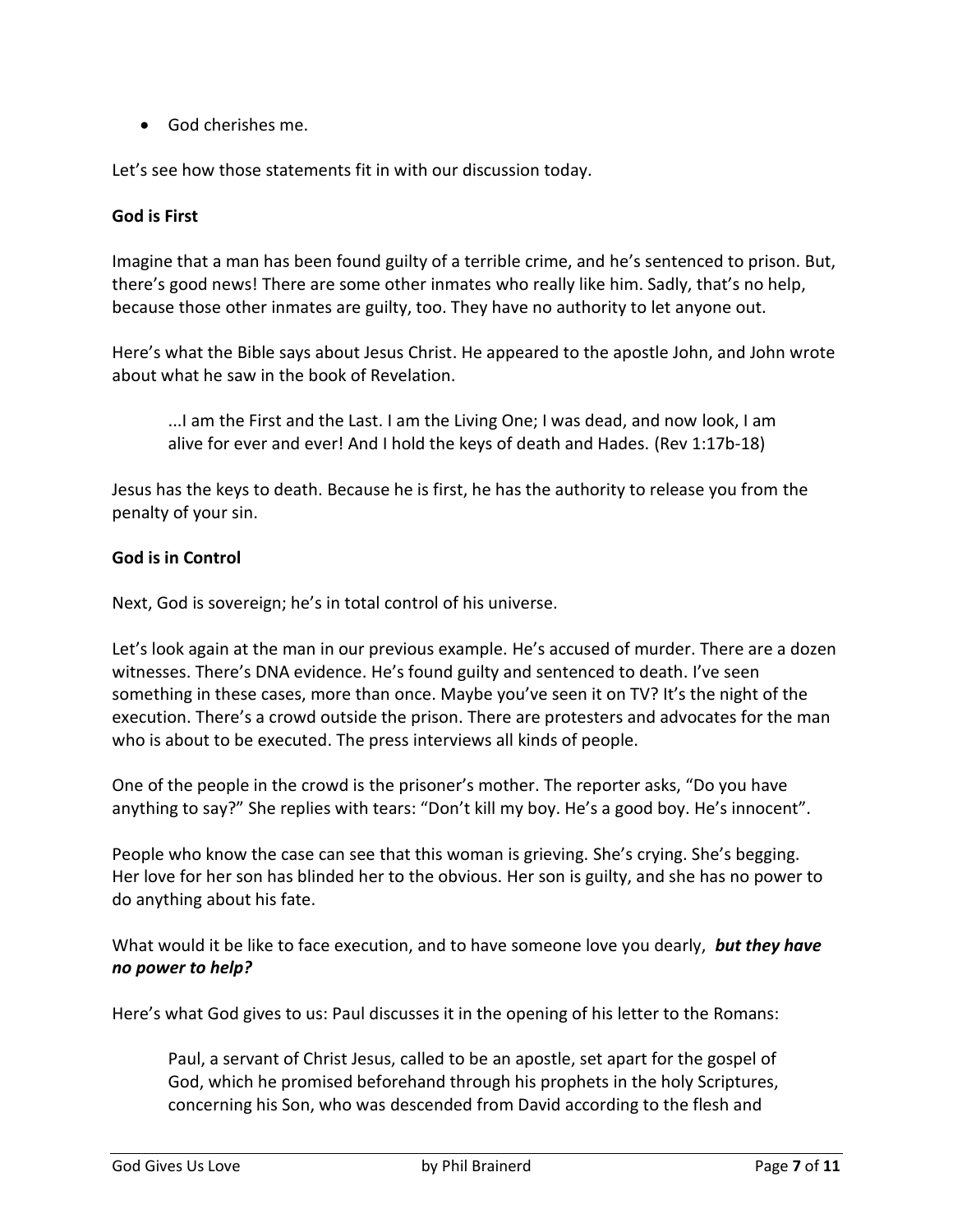was declared to be the Son of God in power according to the Spirit of holiness by his resurrection from the dead, Jesus Christ our Lord, (Romans 1:1-4)

God showed his power by raising Jesus from the dead. God is in control. That means he has the power to save us.

### **God knows what he's doing.**

How about the statement that God knows what he's doing? Let's look at our opening story. We have two young people in love. They certainly had love, *but they didn't have knowledge.*

Della didn't know that Jim was about to sell his watch. Jim didn't know that Della would give into an impulse and cut off the hair that she had ever since he knew here. And so, yes, they loved each other, but they suffered unnecessary loss.

That's why it's so important that God knows what he's doing. Let's look at the first part of that passage we just read in Romans:

Paul, a servant of Christ Jesus, called to be an apostle, set apart for the gospel of God, *which he promised beforehand through his prophets* in the holy Scriptures… (Romans 1:1-2 emphasis mine)

Because God is in control of the universe, he has a plan. He knows all the possible things that may block his plan, and he knows what to do. So, his plan is effective.

I don't want to be flippant. The story of Christ is vitally important and should be treated with the utmost respect. But, imagine the following: God has announced centuries in advance that a very special person would be born in Bethlehem. It comes time for Jesus to be conceived by the Holy spirit in the virgin Mary.

Then, something goes wrong. Jesus says, "Hey Father, what happened?" The Father says, "Oh, I'm so sorry – There was a cloud in the way! I didn't see that, so I missed. I made those prophecies so long ago…I guess it's just impossible to foresee all the details." It this could happen then sorry, no Christmas story.

But, that's not what happened. It didn't happen because God knew what he was doing. He always has, and he always will.

#### **God is Good.**

What about the statement that God is good?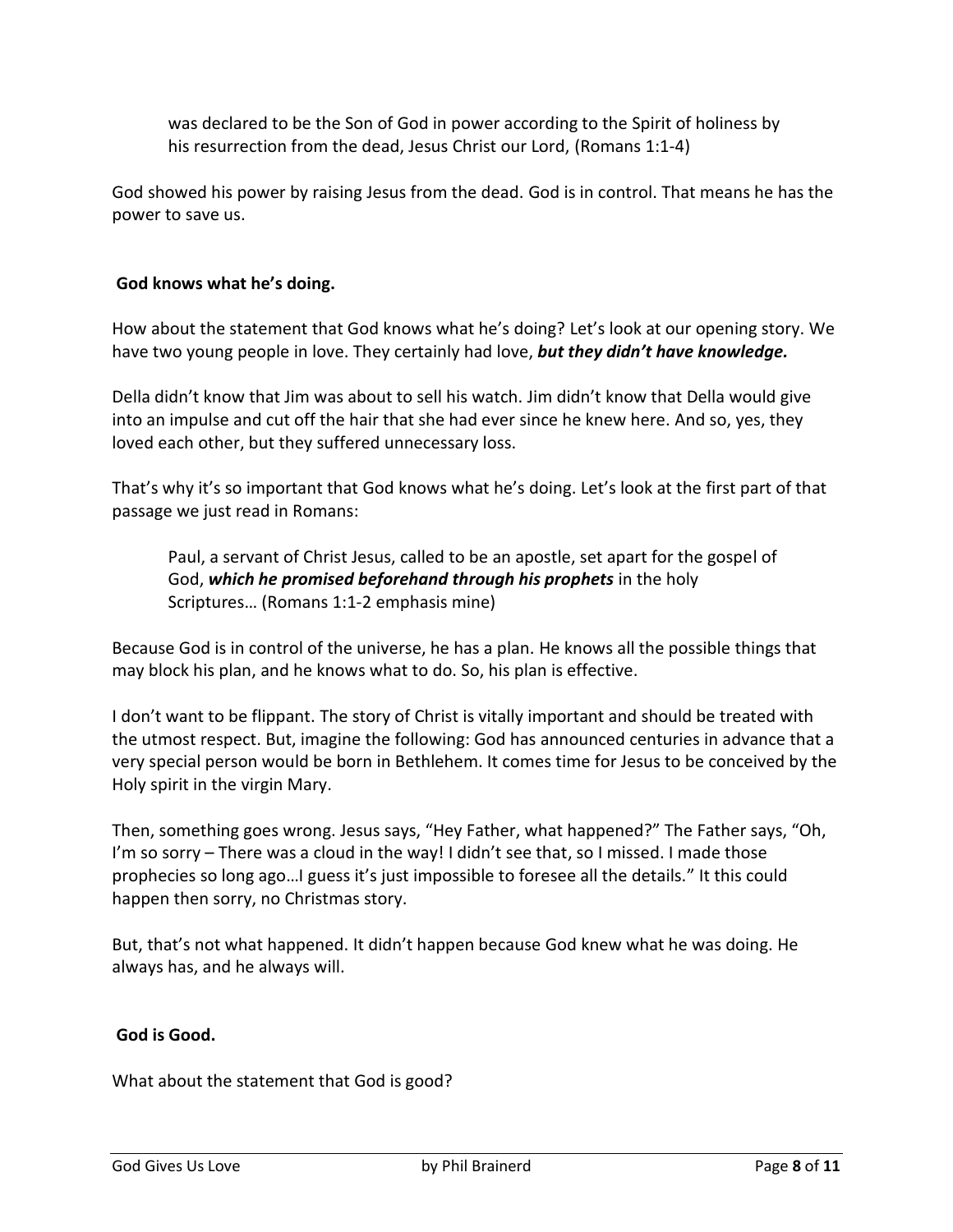

You're looking at a picture of Adolf Hitler and his girlfriend, Eva Braun. There is almost universal agreement that Adolf Hitler is one of the greatest monsters to ever come from the Human Race. He is believed to have been responsible for the deaths of 7 million people in the concentration camps. The Second World War, which he started, is believed to have caused the deaths of 40 million people in Europe.

Adolf Hitler loved his girlfriend Eva.

### Question: *What would it be like to be loved by one of the most evil people in history?*

Worse than that, the evil of Hitler made him lose. He wanted to be emperor of the world. Instead, Adolf Hitler found himself locked into a bunker in Berlin at the closing days of World War II. The Americans were coming from the west, the Russians were coming from the east. It was only a matter of time.

Eva was with him. As a gesture of love, he married her there in the bunker. A short while later, as his bunker was about to be taken, Adolf Hitler and Eva Braun kneeled to the ground. Hitler instructed his closest followers to put a gun to each of their heads and pull the trigger. *Being loved by an evil man made the life of Eva Braun a tragedy of epic proportions.*

But you, my friends are loved – in fact, you are cherished by God. And he is good. Listen to what the scriptures say about him:

Oh give thanks to the Lord, for he is good; for his steadfast love endures forever. (1 Chronicles 16:34)

#### **Conclusion**

We started with a complex love story, "The gift of the Magi". I'd like to close with another. It's a love story about a Father and a Son. In fact, it's about the Father, and his Son, Jesus Christ.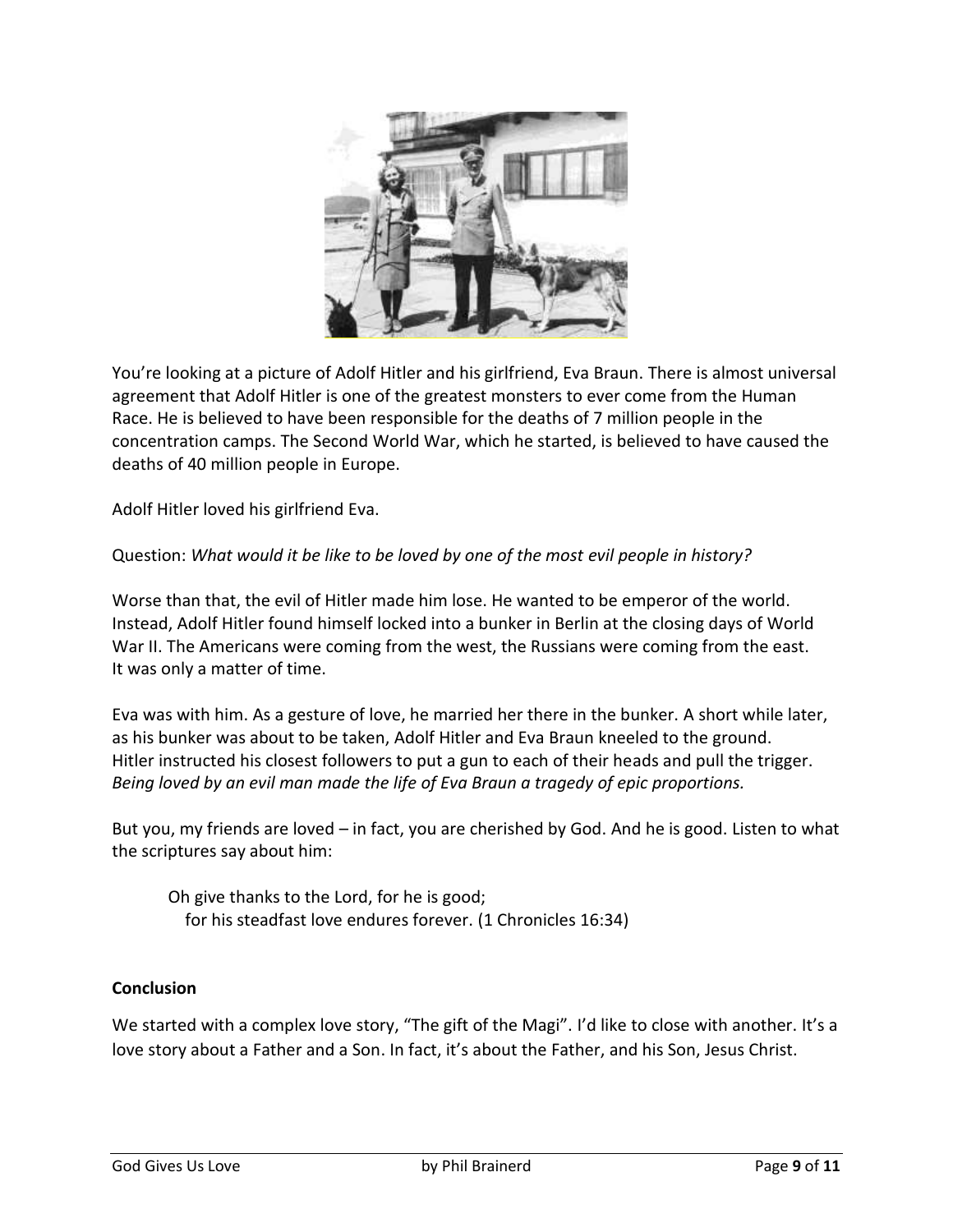One day, before the creation of the world, the Father looked ahead and saw fallen humankind. He looked at you and me. He saw us perishing, about to receive the punishment for our sins. He felt love. He felt mercy and compassion.

He knew he needed to find a solution. We don't know how long it took; God lives outside of time as we know it. Perhaps it took a million-million years. Perhaps the infinite and all-knowing God know in an instant what to do. *He knew he had to send his son.*

I once heard a talk by a man who served as a soldier. He went into battle and faced death on multiple occasions. Someone asked him why he did it. He replied, "I would gladly go into battle a thousand times if I can prevent the day that my son will need to go." That's a father who loves his son.

Surely the Father would have gone himself. But, in his infinite knowledge he knew the Son would be the best. So, he did something that must have been incredibly painful for him. He said, "My Son, whom I love, you must leave the sacred halls of heaven where you are honored and worshipped, and you must live as a human. You must suffer pain and torment. You will be nailed to a cross. There, you must allow me to pour out on you the wrath that is built up for the sins of all the fallen humans. You must do this so that they can be saved."

Jesus looked out over the throng of humanity on earth, and he loved us, too. He, too, felt love, compassion and mercy. And he loved his Father.

Because of love, the Father sent his precious Son. Because of his love for us and for his Father, Jesus said, "yes".

God is first. God is in control. God knows what he's doing. So, the plan succeeded.

There are things that God gives us at Christmas, and all year round. One of those things is love. Friends, what kind of love do you want? Earthly love is fine, but it's imperfect. It's based in limited human beings. The love of God shares every quality of God. It's infinite, it's unchanging, it's perfect.

Friends, God loves you. In fact, he cherishes you.

If you've never received the gift of God's love; If you've never called on Jesus to save you from your sins, Now is the time. Please contact us at Trinity Church of Teaneck, [TrinityTeaneck.org,](https://www.trinityteaneck.org/) or visit Billy Graham's web site, [PeaceWithGod.net.](https://peacewithgod.net/)

God wants you to enjoy his perfect love, now, and for eternity.

In a few weeks, we will celebrate the Advent of Jesus Christ, his birth. We will celebrate the fact that the King of heaven left his throne. He traded that heavenly throne for an earthly one: the